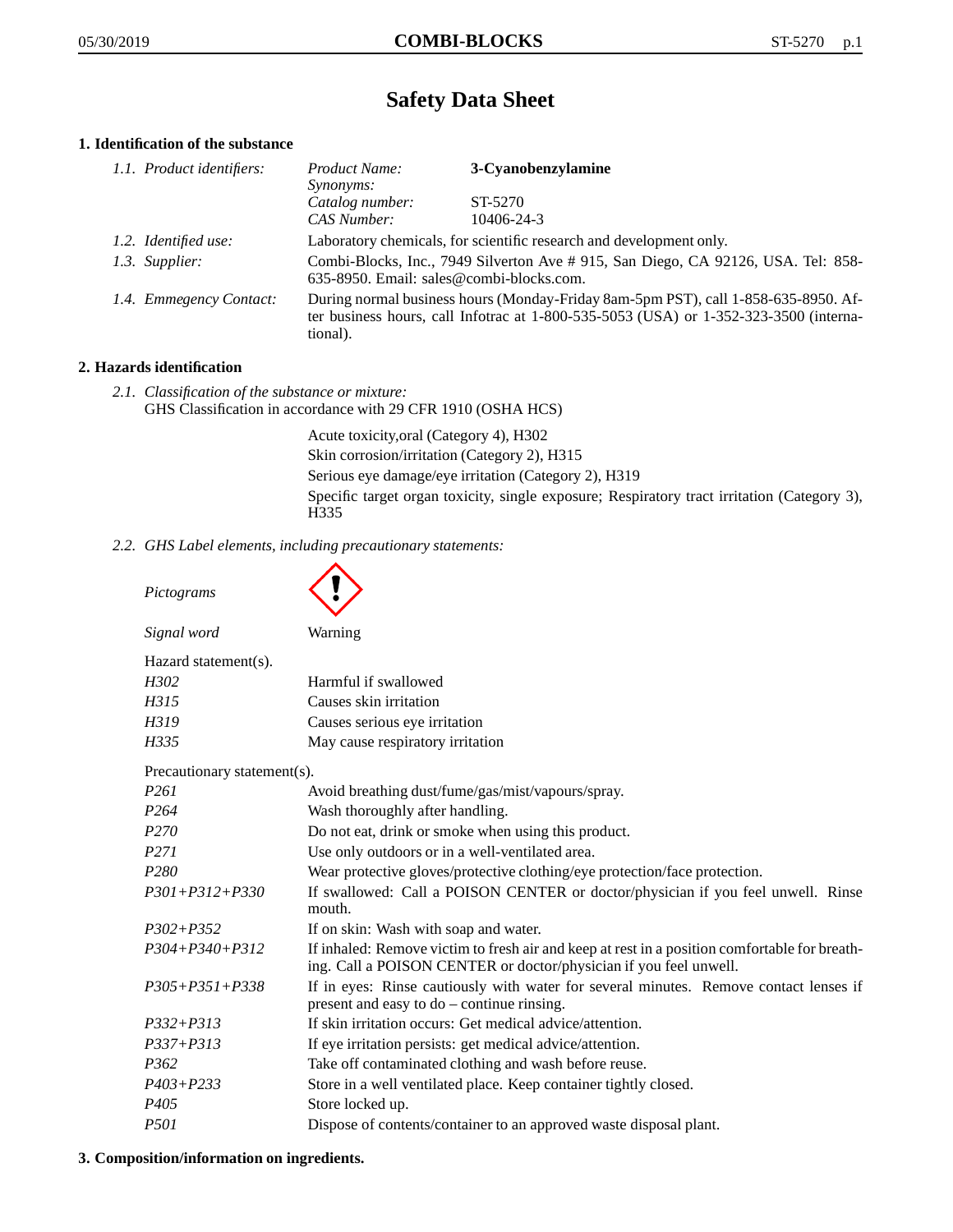*3.1. Substances*

| <b>COMPONENT</b>       | <b>CLASSIFICATION</b>   | TRATION<br>CONCEN <sup>7</sup> |
|------------------------|-------------------------|--------------------------------|
| Cyanobenzylamine<br>`- | H335<br>II210<br>11010. | 100<br>_                       |

See Section 2 for full text of hazard statements.

### **4. First aid measures**

*4.1. Description of first aid measures.*

| General advice:          | Consult a physician. Show this safety data sheet to the doctor in attendance. Move out of<br>dangerous area.                                         |
|--------------------------|------------------------------------------------------------------------------------------------------------------------------------------------------|
| If inhaled:              | Remove victim to fresh air and keep at rest in a position comfortable for breathing. Call a<br>POISON CENTER or doctor/physician if you feel unwell. |
| In case of skin contact: | Wash with soap and water.                                                                                                                            |
| In case of eye contact:  | Rinse cautiously with water for several minutes. Remove contact lenses if present and<br>easy to $do$ – continue rinsing.                            |
| If swallowed:            | Call a POISON CENTER or doctor/physician if you feel unwell. Rinse mouth.                                                                            |

*4.2. Most important symptoms and effects, both acute and delayed:*

See Section 2.2 and/or in Section 11.

*4.3. Indication of any immediate medical attention and special treatment needed:* No data.

# **5. Fire fighting measures**

- *5.1. Extinguishing media:* Use dry sand, dry chemical or alcohol-resistant foam for extinction.
- *5.2. Special hazards arising from the substance or mixture:* Carbon monoxide, nitrogen oxides.
- *5.3. Advice for firefighters:* Wear self-contained breathing apparatus for firefighting if necessary.
- *5.4. Further information:* No data available.

### **6. Accidental release measures**

- *6.1. Personal precautions, protective equipment and emergency procedures:* Ensure adequate ventilation. Use personal protective equipment.
- *6.2. Environmental precautions:* Should not be released into the environment. See Section 12 for additional ecological information.
- *6.3. Methods and materials for containment and cleaning up:* Sweep up or vacuum up spillage and collect in suitable container for disposal.
- *6.4. Reference to other sections:* Refer to protective measures listed in Sections 8 and 13.

# **7. Handling and storage**

- *7.1. Precautions for safe handling:* Avoid contact with skin and eyes. Avoid inhalation of vapour or mist. Keep away from sources of ignition - No smoking. Take measures to prevent the build up of electrostatic charge. For precautions see section 2.2.
- *7.2. Conditions for safe storage, including any incompatibilities:* Keep container tightly closed in a dry and well-ventilated place. Containers which are opened must be carefully resealed and kept upright to prevent leakage.
- *7.3. Specific end use(s):* Laboratory chemicals, for scientific research and development only.

# **8. Exposure Controls / Personal protection**

- *8.1. Control parameters: Components with workplace control parameters:* Contains no substances with occupational exposure limit values.
- *8.2. Exposure controls:*

*Appropriate engineering controls:* Ensure that eyewash stations and safety showers are close to the workstation location. Ensure adequate ventilation, especially in confined areas. Use only under a chemical fume hood.

### *Personal protective equipment:*

Eye/face protection: Wear appropriate protective eyeglasses or chemical safety goggles as described by OSHA's eye and face protection regulations in 29 CFR 1910.133 or European Standard EN166.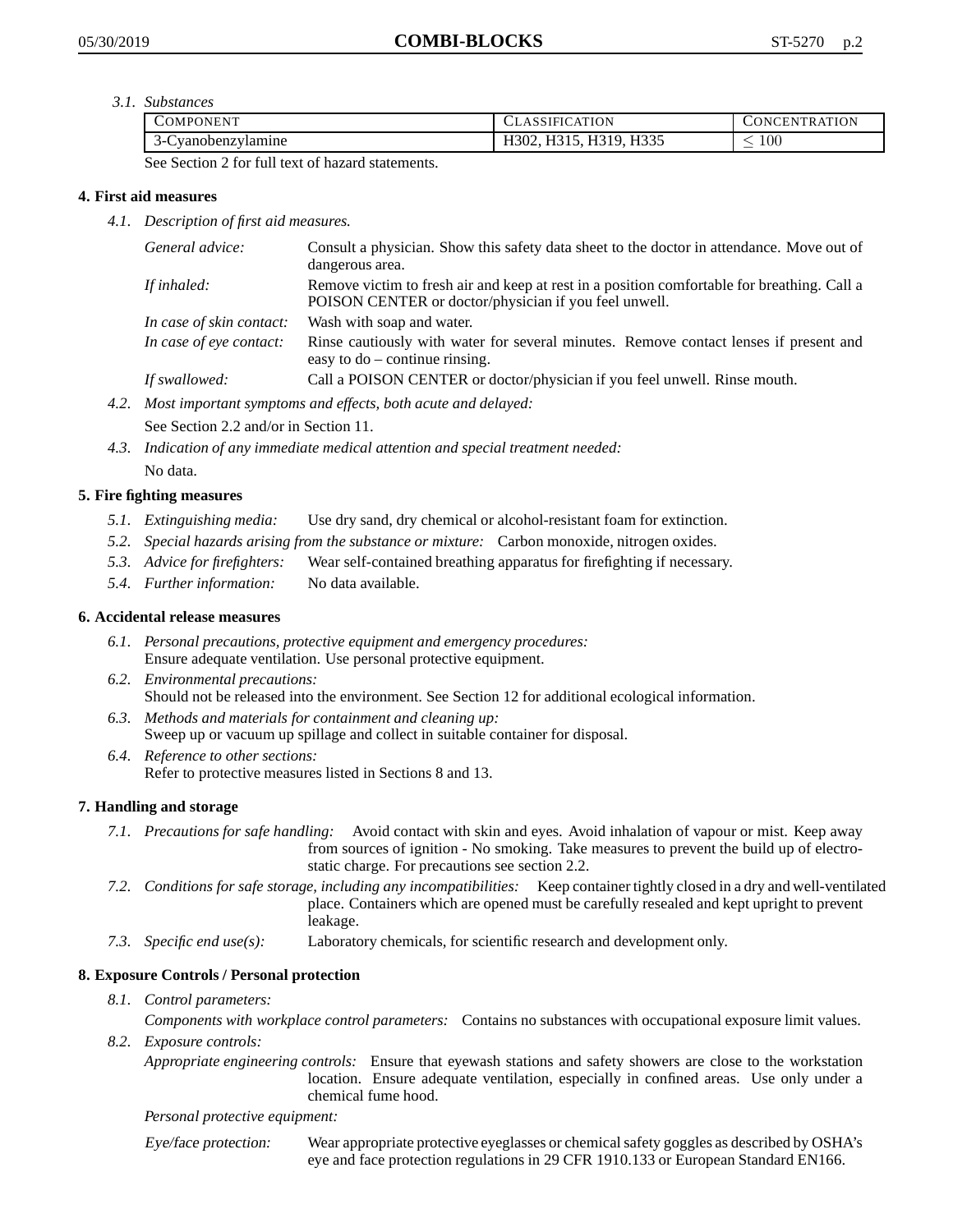| Skin protection:        | Handle with gloves. Gloves must be inspected prior to use. Use proper glove removal                                                                                                                                                                 |
|-------------------------|-----------------------------------------------------------------------------------------------------------------------------------------------------------------------------------------------------------------------------------------------------|
|                         | technique (without touching glove's outer surface) to avoid skin contact with this product.                                                                                                                                                         |
|                         | Dispose of contaminated gloves after use in accordance with applicable laws and good                                                                                                                                                                |
|                         | laboratory practices. Wash and dry hands                                                                                                                                                                                                            |
| <b>Body Protection:</b> | Complete suit protecting against chemicals, Flame retardant antistatic protective clothing.<br>The type of protective equipment must be selected according to the concentration and<br>amount of the dangerous substance at the specific workplace. |
| Respiratory protection: | No protective equipment is needed under normal use conditions.                                                                                                                                                                                      |
|                         | Control of environmental exposure: Prevent further leakage or spillage if safe to do so. Do not let product enter                                                                                                                                   |

# drains.

### **9. Physical and chemical properties**

*9.1. Information on basic physical and chemical properties*

| (a)                        | Appearance:                                   | Liquid   |
|----------------------------|-----------------------------------------------|----------|
| (b)                        | Odour:                                        | No data  |
| (c)                        | Odour Threshold:                              | No data  |
| (d)                        | pH:                                           | No data  |
| (e)                        | Melting point/freezing point:                 | No date. |
| (f)                        | Initial boiling point and boiling range:      | No data  |
| (g)                        | Flash point:                                  | No data  |
| (h)                        | Evaporatoin rate:                             | No data  |
| (i)                        | Flammability (solid, gas):                    | No data  |
| (j)                        | Upper/lower flammability or explosive limits: | No data  |
| $\left( k\right)$          | Vapour pressure:                              | No data  |
| $\left( \mathrm{l}\right)$ | Vapour density:                               | No data  |
| (m)                        | Relative density:                             | No data  |
| (n)                        | Water solubility:                             | No data  |
| $\circ$                    | Partition coefficient: n-octanol/water:       | No data  |
| (p)                        | Auto-ignition:                                | No data  |
| (q)                        | Decomposition temperature:                    | No data  |
| (r)                        | Viscosity:                                    | No data  |
| (s)                        | Explosive properties:                         | No data  |
| (t)                        | Oxidizing properties:                         | No data  |

*9.2. Other safety information:*

| Formula          | $C_8H_8N_2$ |
|------------------|-------------|
| Molecular weight | 132.2       |
| CAS Number       | 10406-24-3  |

### **10. Stability and reactivity**

| 10.1. Reactivity | No data |
|------------------|---------|
|                  |         |

- *10.2. Chemical stability* Stable under recommended storage conditions.
- *10.3. Possibility of hazardous reactions* No data
- *10.4. Conditions to avoid*
- *10.5. Incompatible material* No data.
- *10.6. Hazardous decomposition products:*

Hazardous decomposition products formed under fire conditions: Carbon monoxide, nitrogen oxides. Other decomposition products: No data In the event of fire: See Section 5.

### **11. Toxicological information**

*11.1 Information on toxicological effects*

| Acute toxicity:            | Harmful if swallowed. ".       |
|----------------------------|--------------------------------|
| Skin irritation/corrosion: | No data available.             |
| Eye damage/irritation:     | Causes serious eye irritation. |